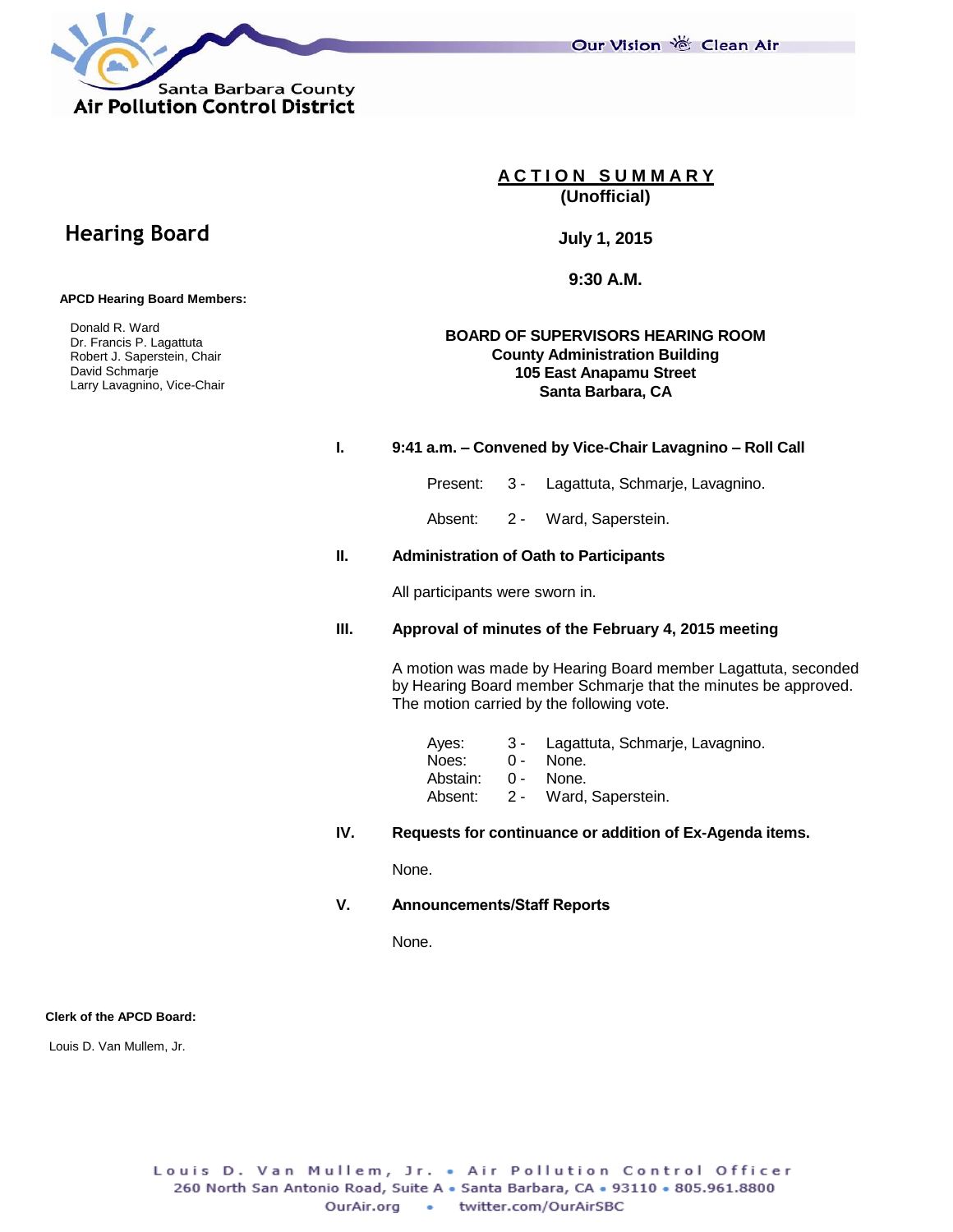#### **VI. Public Comment Period**

There were no public comments.

#### **VII. Public Hearings**

#### **1) Case No. 2015-15-R – ExxonMobil Production Company 12000 Calle Real, Goleta, CA 93117**

**Hearing – To consider an application by ExxonMobil Production Company for a Regular Variance from District Rules 328, 206, and Conditions 9.C.7.(a)(i), 9.C.12 and 9.C.12.(a) of Permit to Operate 8092-R8. The Petitioner operates a Stretford Unit tail gas H2S analyzer (AE-405) to continuously measure H2S concentration at its gas processing plant, approximately 25 miles northwest of Santa Barbara, CA. The analyzer is currently operating under interim variance relief (Interim Variance Order 2015-14-I) due to false readings above the permitted limits.**

Patrice Surmeier appeared on behalf of the Petitioner; Aimee Long represented the District; Jerry Czuleger acted as Counsel for the Hearing Board.

Following testimony by the Petitioner and the District, the Hearing Board unanimously agreed that the six findings had been met. A motion was made by Hearing Board member Schmarje, seconded by Hearing Board member Lagattuta to accept the findings as stated by the Hearing Board and that the variance be granted as submitted in the draft Findings and Order. Regular Variance number 2015-15-R was granted with conditions as specified in the Findings and Order for the period of June 6, 2015 through June 5, 2016 or the date the analyzer is repaired/replaced, whichever occurs first, by the following vote:

| Ayes: |  |  | Lagattuta, Schmarje, Lavagnino. |  |
|-------|--|--|---------------------------------|--|
|-------|--|--|---------------------------------|--|

- Noes: 0 None.
- Abstain: 0 None.
- Absent: 2 Ward, Saperstein.

#### **ADMINISTRATIVE AGENDA**

**Approved by vote on one motion. These items read only on request of Hearing Board members.**

**The following Variance Orders have been approved by the Air Pollution Control District Hearing Board. These orders are available for inspection and reproduction during normal business hours at the office of the Air Pollution Control District, 260 North San Antonio Rd., Suite A, Santa Barbara, California 93110.**

**A-1) Case No. – 2015-02-I – ExxonMobil Production Company 12000 Calle Real, Goleta, CA 93117**

**On January 30, 2015 Hearing Board member Larry Lavagnino approved an Interim Variance for the period of January 28, 2015 through April 27, 2015 or the date of decision on Petitioner's request for a 90-Day Variance, whichever occurs first. Said variance provides relief from District Rule 333.F.3 and Rule 206, Conditions C.1(a)(1) and C.1(b)(1) of Permit to Operate 14010 and allows for continued operation of the Platform Heritage East Pedestal Crane engine while the cause of increased CO is identified and corrected.**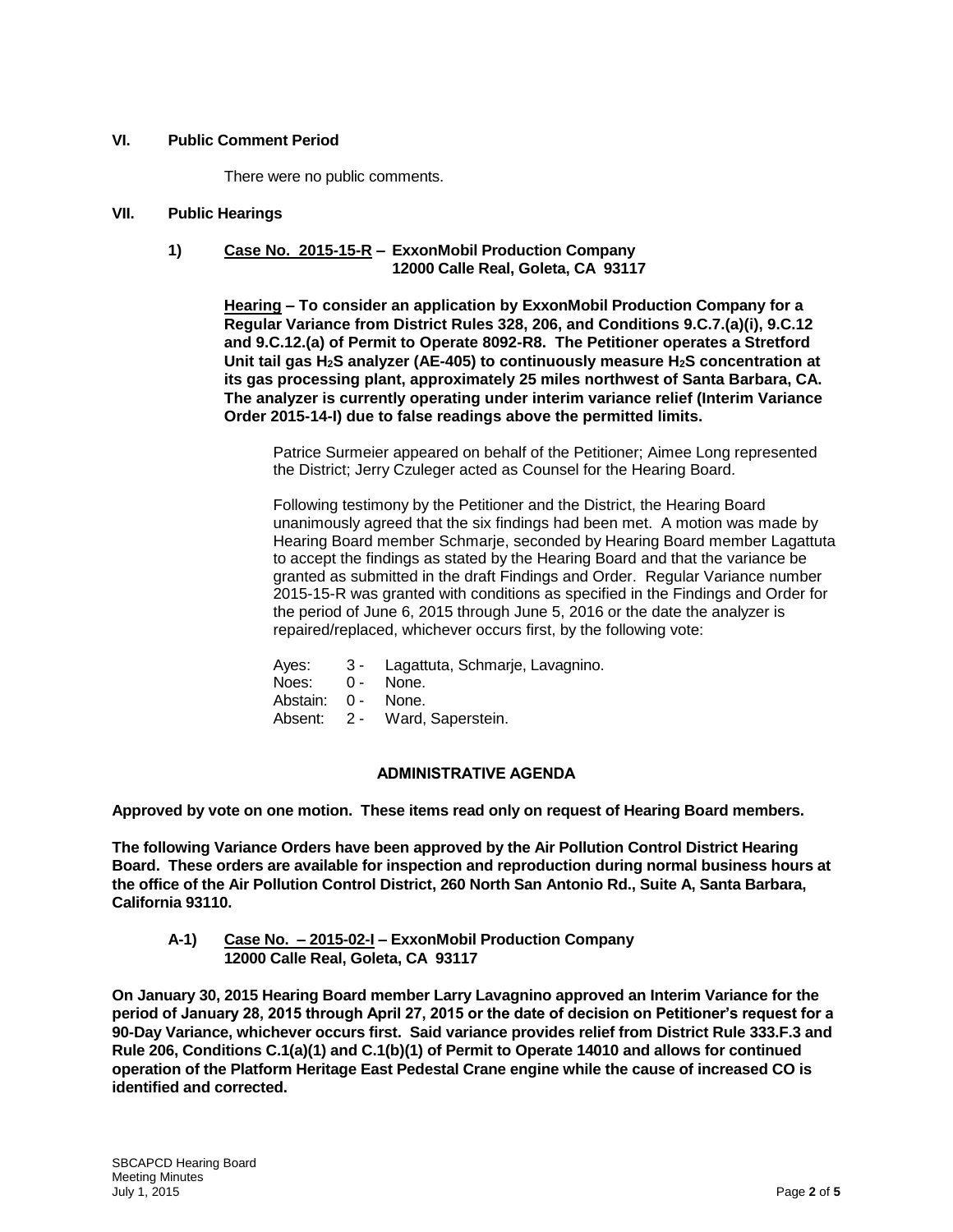**A-2) Case No. – 2015-03-N – ExxonMobil Production Company 12000 Calle Real, Goleta, CA 93117**

**On February 12, 2015 Hearing Board member Larry Lavagnino approved a 90-Day Variance for the period of January 28, 2015 through April 27, 2015 or the date compliance is achieved, whichever occurs first. Said variance provides relief from District Rule 333.F.3 and Rule 206, Conditions C.1(a)(1) and C.1(b)(1) of Permit to Operate 14010 and allows for continued operation of the Platform Heritage East Pedestal Crane engine while the cause of increased CO is identified and corrected.**

**A-3) Case No. – 2015-04-E – Sierra Resources P.O. Box 2788, Mammoth Lakes, CA 93546-2788**

**On February 17, 2015 Hearing Board member Donald Ward approved an Emergency Variance for the period of February 17, 2015 through March 3, 2015. Said variance provides relief from District Rules 325 and 206 of Permit to Operate 8269 and allows for continued operation of Petitioner's H.P. Boyne Lease without an operable Vapor Recovery System while repairs are made on the flare line.** 

**A-4) Case No. – 2015-05-E – Venoco, Inc. 6267 Carpinteria Avenue, Carpinteria, CA 93013**

**On February 26, 2015 Hearing Board member David Schmarje approved an Emergency Variance for the period of February 23, 2015 through March 9, 2015. Said variance provides relief from District Rule 206, Condition 9.C.3(b)(ii) of Part 70/Permit to Operate 8234 and allows for the continued operation of Petitioner's Platform Holly while repairs are made to a malfunctioning pressure safety valve.** 

**A-5) Case No. – 2015-06-E – Freeport-McMoRan Oil & Gas 201 South Broadway, Orcutt, CA 93455**

**On February 26, 2015 Hearing Board member Larry Lavagnino approved an Emergency Variance for the period of February 27, 2015 through March 13, 2015. Said variance provides relief from District Rule 331.E.1(f) and allows for the continued operation of Petitioner's Well C-1, located on Platform Hidalgo, while repairs are made to a leak in a casing valve.**

**A-6) Case No. – 2015-07-E – Sierra Resources P.O. Box 2788, Mammoth Lakes, CA 93546-2788**

**Withdrawn.**

**A-7) Case No. – 2015-08-I – Freeport-McMoRan Oil & Gas 201 South Broadway, Orcutt, CA 93455**

**On March 13, 2015 Hearing Board member Larry Lavagnino approved an Interim Variance for the period of March 14, 2015 through June 11, 2015 or the date of decision on Petitioner's request for a 90-Day Variance, whichever occurs first. Said variance provides relief from District Rule 331.E.1(f) and allows for the continued operation of Petitioner's Well C-1, located on Platform Hidalgo, while repairs are made to a leak in a casing valve.**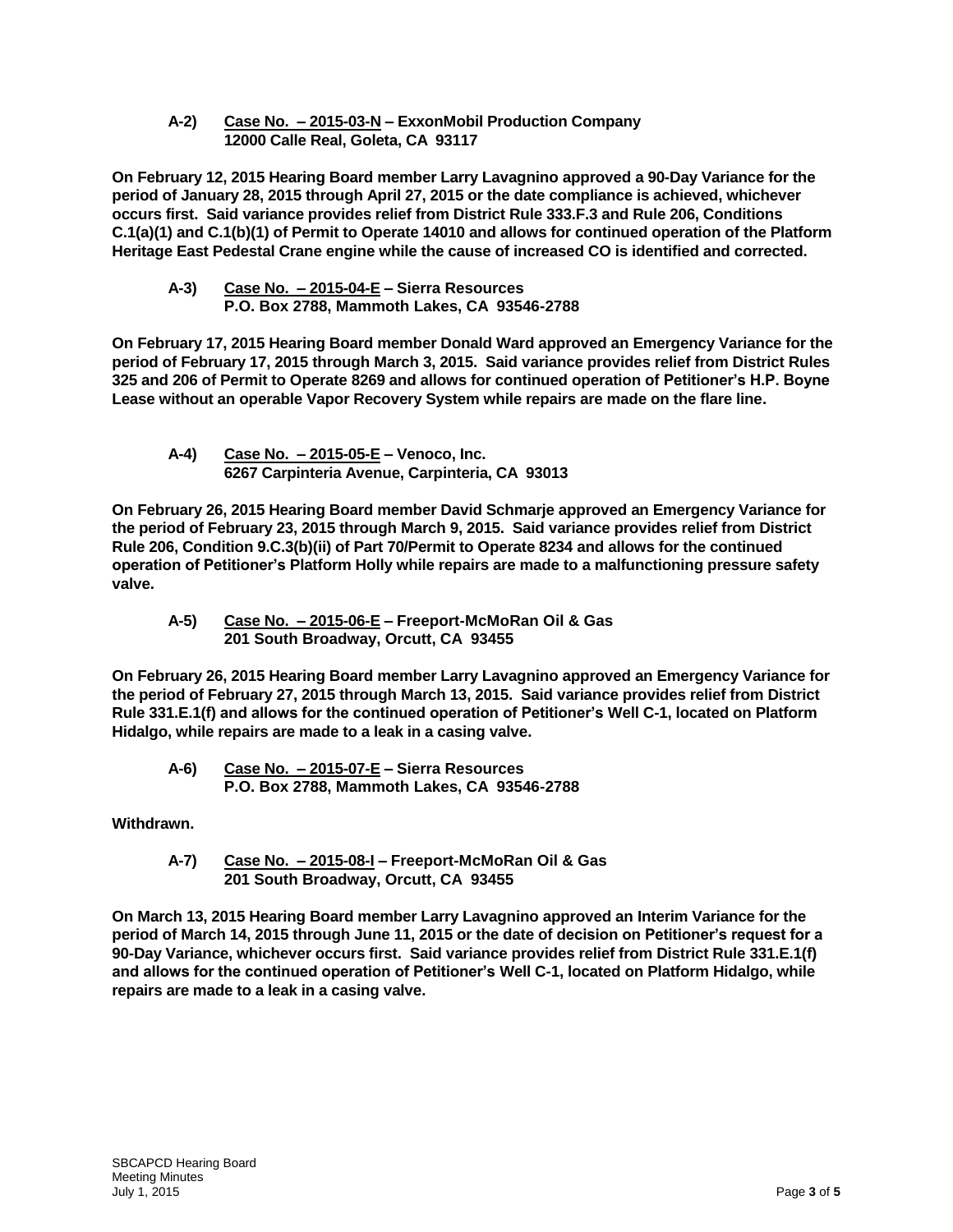**A-8) Case No. – 2015-09-N – Freeport-McMoRan Oil & Gas 201 South Broadway, Orcutt, CA 93455**

**On March 25, 2015 Hearing Board member Larry Lavagnino approved a 90-Day Variance for the period of March 14, 2015 through June 11, 2015, or the date compliance is achieved, whichever occurs first. Said variance provides relief from District Rule 331.E.1(f) and allows for the continued operation of Petitioner's Well C-1, located on Platform Hidalgo, while repairs are made to a leak in a casing valve.**

**A-9) Case No. – 2015-10-E – ExxonMobil Production Company 12000 Calle Real, Goleta, CA 93117**

**On March 20, 2015 Hearing Board member Robert Saperstein approved an Emergency Variance for the period of March 19, 2015 through April 17, 2015, or the date compliance is achieved, whichever occurs first. Said variance provides relief from District Rules 333.F.3 and Rule 206, Conditions C.1(a)(1) and C.1(b)(1) of Permit to Operate 14009 and allows for the continued operation of Petitioners' Platform Harmony East Pedestal Crane engine while repairs are made to the crane engine/catalyst.**

**A-10) Case No. – 2015-11-E – ExxonMobil Production Company 12000 Calle Real, Goleta, CA 93117**

**On April 2, 2015 Hearing Board member David Schmarje approved an Emergency Variance for the period of March 28, 2015 through April 11, 2015, or the date compliance is achieved, whichever occurs first. Said variance provides relief from District Rule 206, Condition 9.C.2(c)(iv) of Part 70/Permit to Operate 5651 and allows for continued operation of Petitioners thermal oxidizer without the automatic high pressure flare sampling system while repairs are made.**

**A-11) Case No. – 2015-12-E – ExxonMobil Production Company 12000 Calle Real, Goleta, CA 93117**

**On April 23, 2015 Hearing Board member Larry Lavagnino approved an Emergency Variance for the period of April 20, 2015 through May 4, 2015, or the date compliance is achieved, whichever occurs first. Said variance provides relief from District Rule 359 D.1(a) and Rule 206, Condition 9.C.2(b)(iii) of Part 70/ Permit to Operate 5651 and allows for continued operation of Petitioner's thermal oxidizer (EAW-1601) while the source of elevated H2S is located and repaired.**

**A-12) Case No. – 2015-13-E –MM Tajiguas Energy LLC 14470 Calle Real, Gaviota, CA 93117**

**On May 5, 2015 Hearing Board member David Schmarje approved an Emergency Variance for the period of May 5, 2015 through June 3, 2015, or the date compliance is achieved, whichever occurs first. Said variance provides relief from District Rule 206, Condition 9.C.2(a) of Part 70/Permit to Operate 09788 and allows for continued operation of the Petitioner's 4231 bhp landfill gas fired internal combustion engine in order to diagnose excess PM emissions and retest for compliance.**

**A-13) Case No. – 2015-14-I – ExxonMobil Production Company 12000 Calle Real, Goleta, CA 93117**

**On June 11, 2015 Hearing Board member Larry Lavagnino approved an Interim Variance for the period of June 6, 2015 through September 3, 2015, or the date of decision on Petitioner's request for a Regular Variance, whichever occurs first. Said variance provides relief from District Rule 328 and Rule 206, Conditions 9.C.7(a)(i), 9.C.12 and 9.C.12(a) of Part 70 Permit to Operate 8092 and allows for continued operation of a Stretford Unit tail gas H2S analyzer (AE-405) reading falsely high, until the time necessary maintenance can be performed.**